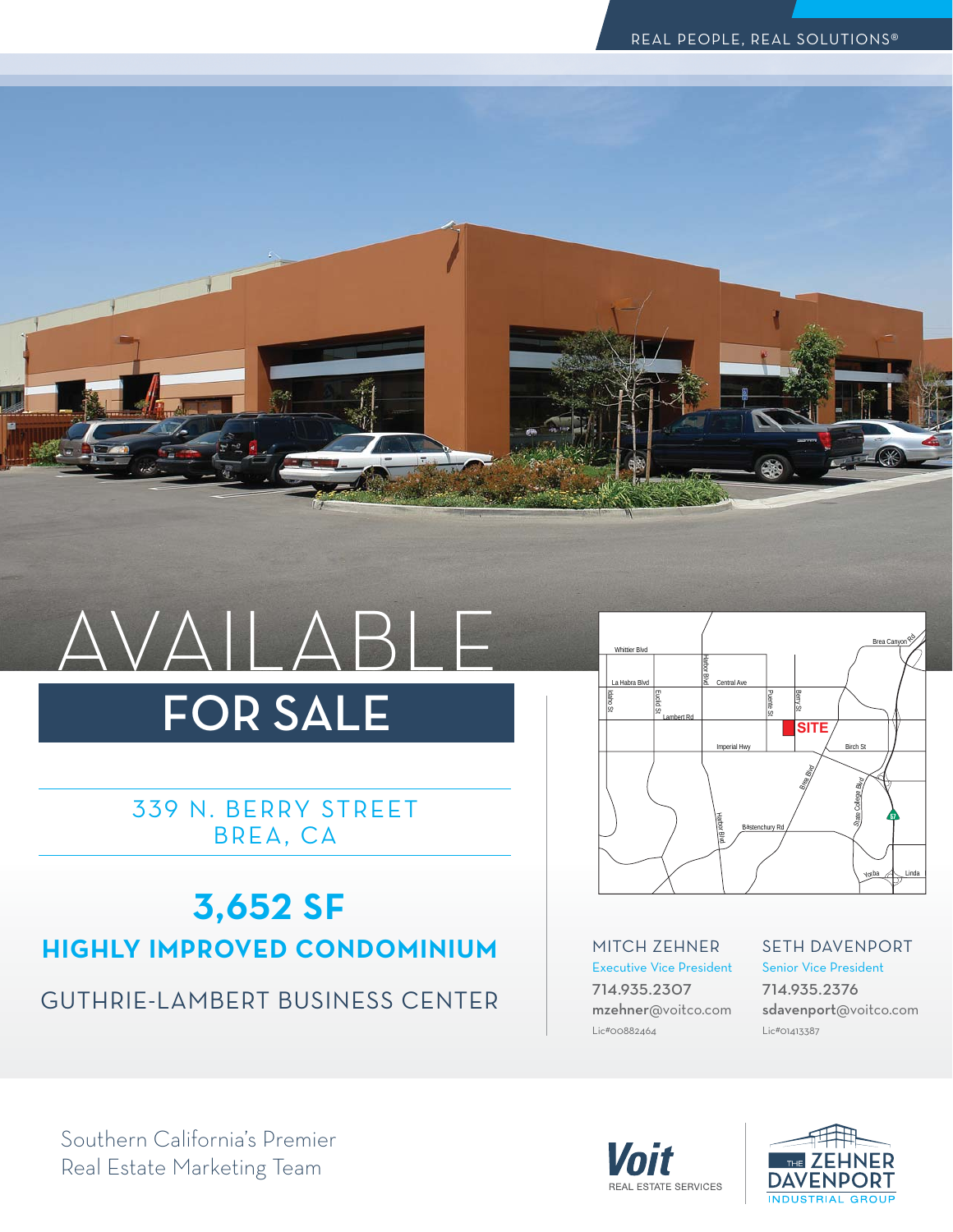

## 339 N. BERRY STREET, BREA, CA



#### MITCH-ZEHNER

Executive Vice President 714.935.2307 mzehner@voitco.com Lic#00882464

SETH-DAVENPORT Senior Vice President 714.935.2376 sdavenport@voitco.com Lic#01413387





Licensed as a Real Estate Broker by the CA Bur of Real Estate. The information contained herein has been obtained from sources we deem reliable. While we have no reason to doubt its accuracy, we do not guarantee it. ©2016 Voit Real Estate Services, Inc. All Rights Reserved. Real People. Real Solutions.® is a registered trademark of Voit Real Estate Services.